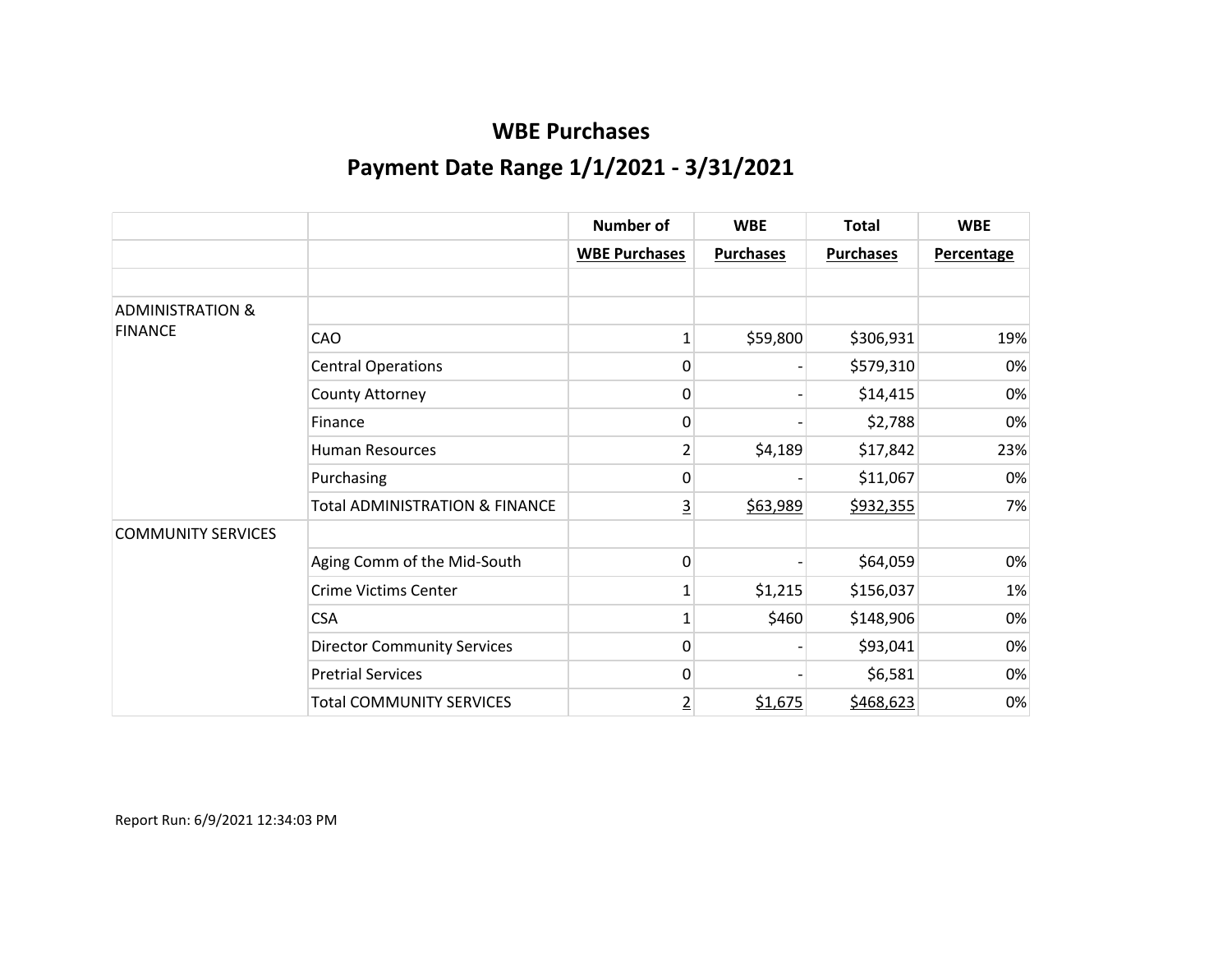| <b>CORRECTIONS</b>        |                                      |                |         |             |    |
|---------------------------|--------------------------------------|----------------|---------|-------------|----|
|                           | <b>Correction Center Facility</b>    | 0              |         | \$5,621     | 0% |
|                           | <b>Corrections Administration</b>    | 7              | \$5,224 | \$818,386   | 1% |
|                           | <b>Total CORRECTIONS</b>             | $\overline{1}$ | \$5,224 | \$824,007   | 1% |
| <b>EMPLOYEE BENEFITS</b>  |                                      |                |         |             |    |
|                           | Employee Health Insurance            | 0              |         | \$75,745    | 0% |
|                           | <b>Total EMPLOYEE BENEFITS</b>       | $\overline{0}$ |         | \$75,745    | 0% |
| <b>HEALTH SERVICES</b>    |                                      |                |         |             |    |
|                           | Admin & Finance - Health Sycs        | 0              |         | \$327,529   | 0% |
|                           | <b>Community Health</b>              | 0              |         | \$72,624    | 0% |
|                           | <b>Environmental Health Services</b> | 1              | \$726   | \$202,641   | 0% |
|                           | <b>Forensic Services</b>             | $\mathbf 0$    |         | \$3,624,150 | 0% |
|                           | Health Planning & Promotion          | 3              | \$2,368 | \$31,583    | 7% |
|                           | <b>Inmate Medical Care</b>           | 0              |         | \$33,501    | 0% |
|                           | <b>Public Health Safety</b>          | 0              |         | \$104,861   | 0% |
|                           | Ryan White                           | 1              | \$4,999 | \$681,081   | 1% |
|                           | <b>Total HEALTH SERVICES</b>         | $\overline{5}$ | \$8,092 | \$5,077,970 | 0% |
| <b>INFORMATION</b>        |                                      |                |         |             |    |
| <b>TECHNOLOGY SERVICE</b> | <b>Chief Information Officer</b>     | $\mathbf 0$    |         | \$1,530     | 0% |
|                           | <b>IT Internal Services</b>          | 0              |         | \$554,290   | 0% |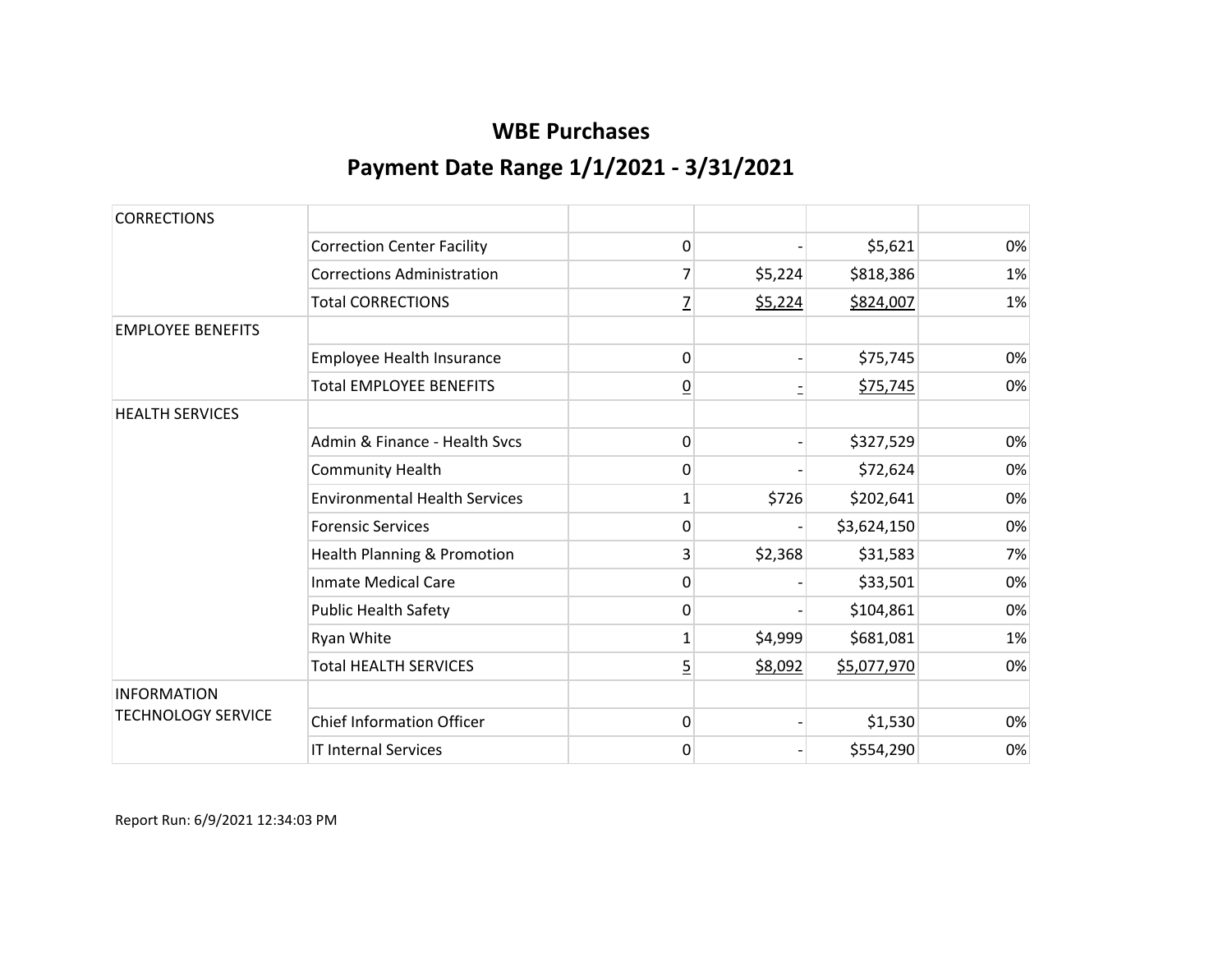| <b>INFORMATION</b><br><b>TECHNOLOGY SERVICE</b> | IT Operations                                         | 4               | \$739 | \$761,782   | 0% |
|-------------------------------------------------|-------------------------------------------------------|-----------------|-------|-------------|----|
|                                                 | <b>Total INFORMATION TECHNOLOGY</b><br><b>SERVICE</b> | <u>4</u>        | \$739 | \$1,317,602 | 0% |
| <b>JAIL DIVISION</b>                            |                                                       |                 |       |             |    |
|                                                 | Jail Administration                                   | 0               |       | \$48,992    | 0% |
|                                                 | Jail Programs                                         | $\mathbf 0$     |       | \$1,404,338 | 0% |
|                                                 | Jail Security                                         | $\mathbf 0$     |       | \$338,154   | 0% |
|                                                 | <b>Total JAIL DIVISION</b>                            | $\underline{0}$ |       | \$1,791,485 | 0% |
| <b>JUDICIAL</b>                                 |                                                       |                 |       |             |    |
|                                                 | <b>Attorney General</b>                               | 0               |       | \$31,279    | 0% |
|                                                 | <b>Chancery Court</b>                                 | $\mathbf 0$     |       | \$1,772     | 0% |
|                                                 | Circuit Court                                         | 0               |       | \$5,600     | 0% |
|                                                 | <b>Criminal Court</b>                                 | 0               |       | \$11,822    | 0% |
|                                                 | <b>General Sessions Court</b>                         | 0               |       | \$170,995   | 0% |
|                                                 | <b>Jury Commission</b>                                | 0               |       | \$24,830    | 0% |
|                                                 | Juvenile Court Clerk                                  | 0               |       | \$5,091     | 0% |
|                                                 | Juvenile Court Judge                                  | 0               |       | \$68,969    | 0% |
|                                                 | <b>Probate Court</b>                                  | 0               |       | \$21,702    | 0% |
|                                                 | Public Defender                                       | 0               |       | \$15,186    | 0% |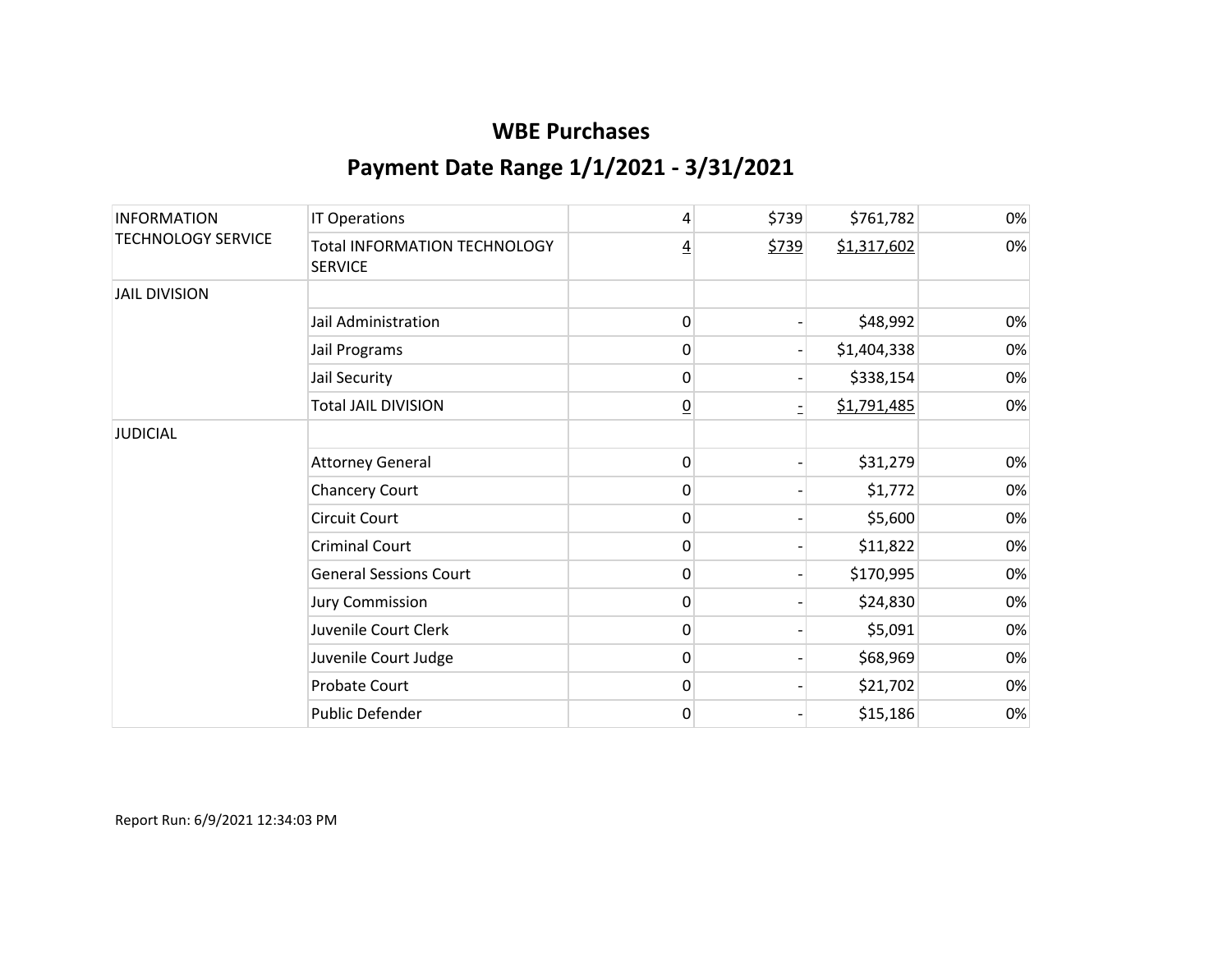| <b>JUDICIAL</b>                                 | <b>Total JUDICIAL</b>                                 | $\overline{0}$  | \$357,247   | 0% |
|-------------------------------------------------|-------------------------------------------------------|-----------------|-------------|----|
| <b>LAW ENFORCEMENT</b>                          |                                                       |                 |             |    |
|                                                 | <b>Chief Deputy</b>                                   | 0               | \$3,851     | 0% |
|                                                 | Courts                                                | 0               | \$613,433   | 0% |
|                                                 | <b>Detectives</b>                                     | 0               | \$17,274    | 0% |
|                                                 | Fugitive                                              | 0               | \$37,324    | 0% |
|                                                 | <b>Special Operations</b>                             | 0               | \$282,896   | 0% |
|                                                 | Training                                              | 0               | \$83,056    | 0% |
|                                                 | <b>Uniform Patrol</b>                                 | 0               | \$44,867    | 0% |
|                                                 | <b>Total LAW ENFORCEMENT</b>                          | <u>0</u>        | \$1,082,701 | 0% |
| <b>MISCELLANEOUS</b><br><b>INTERNAL SERVICE</b> |                                                       |                 |             |    |
|                                                 | Admin & Finance - Health Sycs                         | 0               | \$3,998     | 0% |
|                                                 | <b>Total MISCELLANEOUS INTERNAL</b><br><b>SERVICE</b> | $\underline{0}$ | \$3,998     | 0% |
| OTHER ELECTED OFFICIALS                         |                                                       |                 |             |    |
|                                                 | Assessor                                              | 0               | \$189,538   | 0% |
|                                                 | County Clerk                                          | 0               | \$157,796   | 0% |
|                                                 | <b>Election Commission</b>                            | 0               | \$79,158    | 0% |
|                                                 | <b>Equal Opportunity Compliance</b>                   | 0               | \$100       | 0% |
|                                                 | Legislative Operations                                | 0               | \$674,898   | 0% |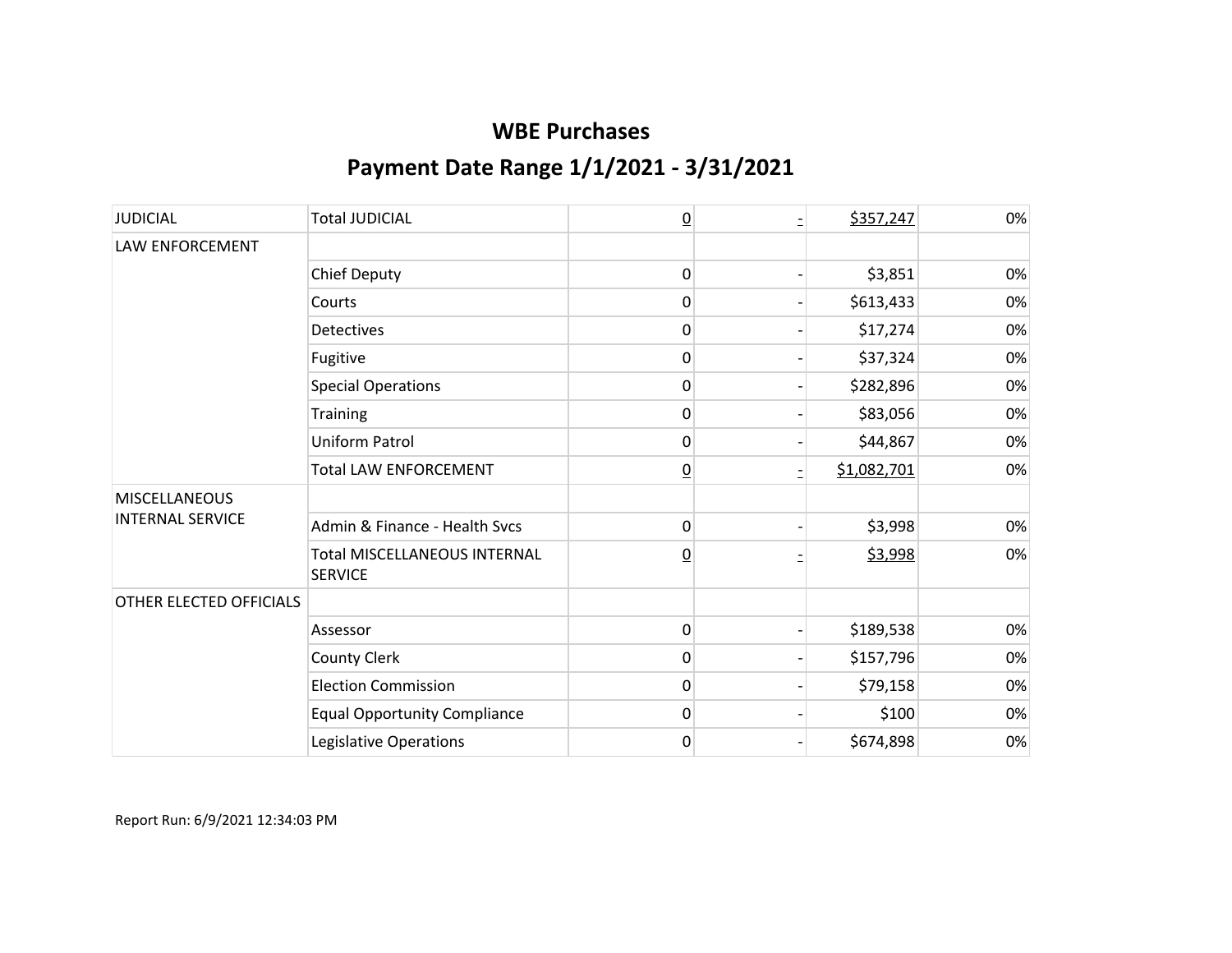| OTHER ELECTED OFFICIALS | Register                             | 0               |          | \$31,718    | 0% |
|-------------------------|--------------------------------------|-----------------|----------|-------------|----|
|                         | Trustee                              | 1               | \$37,500 | \$843,768   | 4% |
|                         | <b>Total OTHER ELECTED OFFICIALS</b> | <u>1</u>        | \$37,500 | \$1,976,975 | 2% |
| <b>Other Offices</b>    |                                      |                 |          |             |    |
|                         | Director - Administration & Fi       | 0               |          | \$1,819     | 0% |
|                         | Jail Programs                        | 0               |          |             | 0% |
|                         | Roads & Bridges                      | 0               |          | \$467,719   | 0% |
|                         | <b>Support Services</b>              | 0               |          |             | 0% |
|                         | <b>Total Other Offices</b>           | $\overline{0}$  |          | \$469,538   | 0% |
| <b>PLANNING &amp;</b>   |                                      |                 |          |             |    |
| <b>DEVELOPMENT</b>      | Admin & Finance - Health Svcs        | 0               |          | \$43,242    | 0% |
|                         | <b>Codes Enforcement</b>             | $\mathbf{0}$    |          | \$570,047   | 0% |
|                         | Director - Planning & Developm       | 0               |          | \$25,975    | 0% |
|                         | Housing                              | 0               |          | \$177,320   | 0% |
|                         | <b>Regional Services</b>             | 0               |          | \$78,838    | 0% |
|                         | <b>Resilience Department</b>         | 3               | \$5,900  | \$162,615   | 4% |
|                         | Total PLANNING & DEVELOPMENT         | <u>3</u>        | \$5,900  | \$1,058,037 | 1% |
| PRE-K                   |                                      |                 |          |             |    |
|                         | Admin & Finance - Health Svcs        | $\mathbf{0}$    |          | \$500,000   | 0% |
|                         | <b>Total PRE-K</b>                   | $\underline{0}$ |          | \$500,000   | 0% |